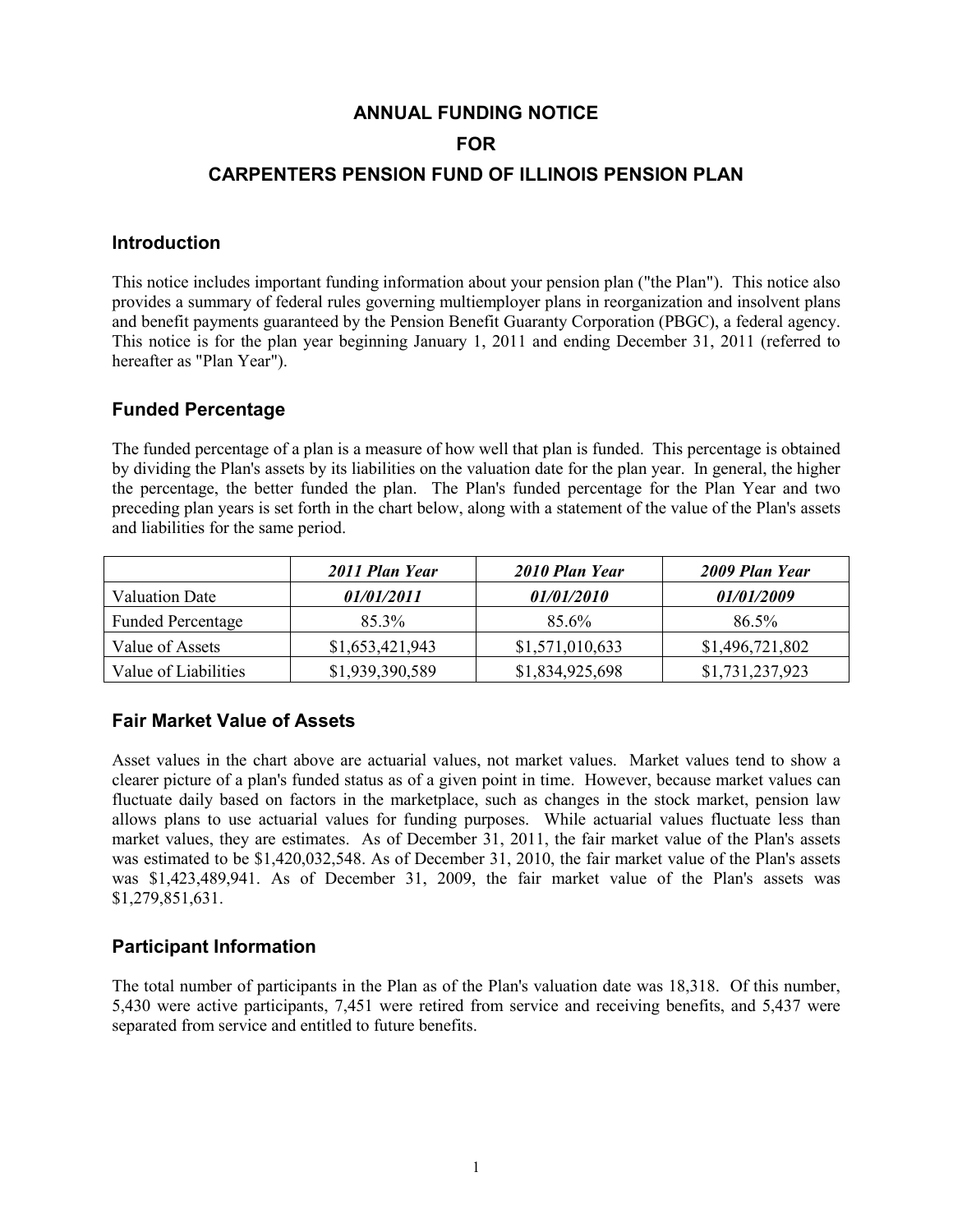## **Funding & Investment Policies**

The law requires that every pension plan have a procedure for establishing a funding policy to carry out the plan objectives. A funding policy relates to the level of contributions needed to pay for benefits promised under the Plan currently and over the years. The Plan's funding policy is to receive contributions made by employers pursuant to collective bargaining agreements with unions that represent the Plan's participants, which together with the investment earnings, are projected to fund the pension benefits described in the applicable plan documents in accordance with applicable law.

Once money is contributed to the Plan, the money is invested by Plan officials called fiduciaries. Specific investments are made in accordance with the Plan's investment policy. Generally speaking, an investment policy is a written statement that provides the fiduciaries that are responsible for Plan investments with guidelines or general instructions concerning various types or categories of investment management decisions. The investment policy of the Plan is based upon the long range goals and short term needs of the Plan by developing a target asset allocation in public equities, fixed income instruments, real estate, hedge fund of funds, multi-asset beta substitute and private equity, the goal of which is to attempt to generate a rate of return to meet the Plan's actuarial interest assumption. The target asset allocation set by the Plan balances rate of return objective against the risk tolerance level of the Plan.

In accordance with the Plan's investment policy, the Plan's assets were allocated among the following categories of investments, as of the end of the Plan Year. These allocations are percentages of total assets:

|                  | <b>Asset Allocations</b>                                                               | Percentage |
|------------------|----------------------------------------------------------------------------------------|------------|
| 1.               | Interest-bearing cash                                                                  | 4.6%       |
| 2.               | U.S. Government securities                                                             | 3.1%       |
| 3.               | Corporate debt instruments (other than employer securities):<br>Preferred<br>All other | 0%<br>0%   |
| $\overline{4}$ . | Corporate stocks (other than employer securities):<br>Preferred<br>Common              | 0%<br>0%   |
| 5.               | Partnership/joint venture interests                                                    | 3.9%       |
| 6.               | Real estate (other than employer real property)                                        | 11.1%      |
| 7.               | Loans (other than to participants)                                                     | 0%         |
| 8.               | Participant loans                                                                      | 0%         |
| 9.               | Value of interest in common/ collective trusts                                         | 18.3%      |
| 10.              | Value of interest in pooled separate accounts                                          | 25.8%      |
| 11.              | Value of interest in master trust investment accounts                                  | 0%         |
| 12.              | Value of interest in 103-12 investment entities                                        | 0%         |
| 13.              | Value of interest in registered investment companies<br>(e.g., mutual funds)           | 7.2%       |
| 14.              | Value of funds held in insurance co. general account<br>(unallocated contracts)        | 0%         |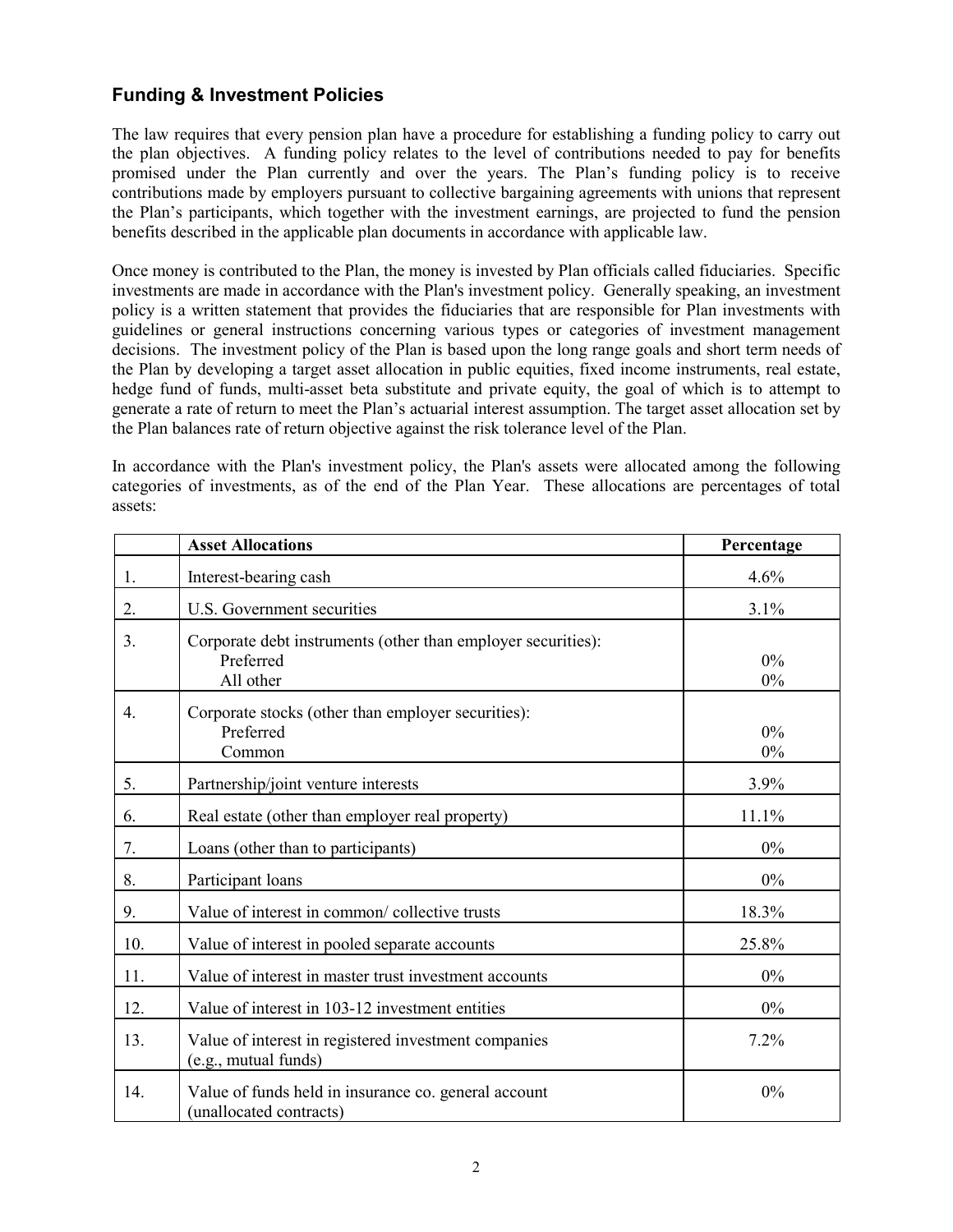|     | <b>Asset Allocations</b>                            | Percentage |
|-----|-----------------------------------------------------|------------|
| 15. | Employer-related investments:                       |            |
|     | <b>Employer Securities</b>                          | 0%         |
|     | Employer real property                              | 0%         |
| 16. | Buildings and other property used in plan operation | $0\%$      |
| 17. | Other                                               | $26.0\%$   |

For information about the Plan's investment in any of the following types of investments as described in the chart above – common/collective trusts, pooled separate accounts, master trust investment accounts, or 103-12 investment entities – contact Board of Trustees, Carpenters Pension Fund of Illinois, 28 N. First Street, Geneva, Illinois 60134.

## **Critical or Endangered Status**

Under federal pension law, a plan generally will be considered to be in "endangered" status if, at the beginning of the plan year, the funded percentage of the plan is less than 80 percent or in "critical" status if the percentage is less than 65 percent (other factors may also apply). If a pension plan enters endangered status, the trustees of the plan are required to adopt a funding improvement plan. Similarly, if a pension plan enters critical status, the trustees of the plan are required to adopt a rehabilitation plan. Rehabilitation and funding improvement plans establish steps and benchmarks for pension plans to improve their funding status over a specified period of time.

The Plan was in neither endangered nor critical status in the Plan Year.

## **Events with Material Effect on Assets or Liabilities**

Federal law requires trustees to provide in this notice a written explanation of events, taking effect in the current plan year, which are expected to have a material effect on plan liabilities or assets. For the plan year beginning on January 1, 2012 and ending on December 31, 2012, the Trustees of the Plan are not aware of the likely occurrence of any event which will have a material effect on Plan liabilities and assets for the year.

## **Right to Request a Copy of the Annual Report**

A pension plan is required to file with the US Department of Labor an annual report (i.e., Form 5500) containing financial and other information about the plan. Copies of the annual report are available from the US Department of Labor, Employee Benefits Security Administration's Public Disclosure Room at 200 Constitution Avenue, NW, Room N-1513, Washington, DC 20210, or by calling 202.693.8673. Or you may obtain a copy of the Plan's annual report by making a written request to the plan administrator. A labor organization representing plan participants and beneficiaries and any employer that has an obligation to contribute to the plan may request a copy of the Annual Report. A labor organization and employer must also submit a written request to the plan administrator.

## **Summary of Rules Governing Plans in Reorganization and Insolvent Plans**

Federal law has a number of special rules that apply to financially troubled multiemployer plans. Under so-called "plan reorganization rules," a plan with adverse financial experience may need to increase required contributions and may, under certain circumstances, reduce benefits that are not eligible for the PBGC's guarantee (generally, benefits that have been in effect for less than 60 months). If a plan is in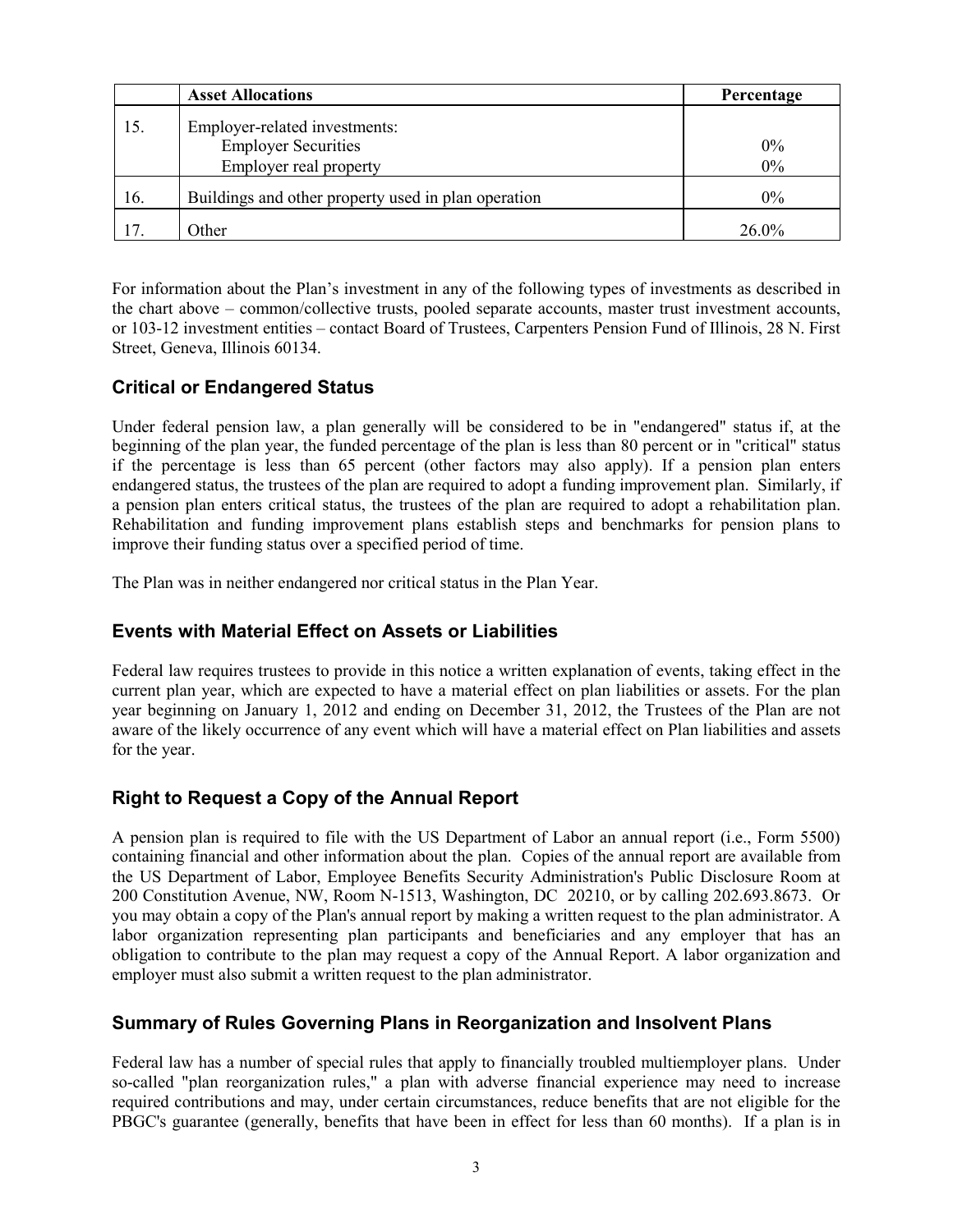reorganization status, it must provide notification that the plan is in reorganization status and that, if contributions are not increased, accrued benefits under the plan may be reduced or an excise tax may be imposed (or both). The law requires the plan to furnish this notification to each contributing employer and the labor organization.

Despite the special plan reorganization rules, a plan in reorganization nevertheless could become insolvent. A plan is insolvent for a plan year if its available financial resources are not sufficient to pay benefits when due for the plan year. An insolvent plan must reduce benefit payments to the highest level that can be paid from the plan's available financial resources. If such resources are not enough to pay benefits at a level specified by law (see Benefit Payments Guaranteed by the PBGC, below), the plan must apply to the PBGC for financial assistance. The PBGC, by law, will loan the plan the amount necessary to pay benefits at the guaranteed level. Reduced benefits may be restored if the plan's financial condition improves.

A plan that becomes insolvent must provide prompt notification of the insolvency to participants and beneficiaries, contributing employers, labor unions representing participants, and PBGC. In addition, participants and beneficiaries also must receive information regarding whether, and how, their benefits will be reduced or affected as a result of the insolvency, including loss of a lump sum option. This information will be provided for each year the plan is insolvent.

## **Benefit Payments Guaranteed by the PBGC**

The maximum benefit that the PBGC guarantees is set by law. Only vested benefits are guaranteed. Specifically, the PBGC guarantees a monthly benefit payment equal to 100 percent of the first \$11 of the Plan's monthly benefit accrual rate, plus 75 percent of the next \$33 of the accrual rate, times each year of credited service. The PBGC's maximum guarantee, therefore, is \$35.75 per month times a participant's years of credited service.

*Example 1*: If a participant with 10 years of credited service has an accrued monthly benefit of \$500, the accrual rate for purposes of determining the PBGC guarantee would be determined by dividing the monthly benefit by the participant's years of service (\$500/10), which equals \$50. The guaranteed amount for a \$50 monthly accrual rate is equal to the sum of \$11 plus \$24.75 (.75 x \$33), or \$35.75. Thus, the participant's guaranteed monthly benefit is \$357.50 (\$35.75 x 10).

*Example 2*: If the participant in Example 1 has an accrued monthly benefit of \$200, the accrual rate for purposes of determining the guarantee would be \$20 (or \$200/10). The guaranteed amount for a \$20 monthly accrual rate is equal to the sum of \$11 plus \$6.75 (.75 x \$9), or \$17.75. Thus, the participant's guaranteed monthly benefit would be \$177.50 (\$17.75 x 10).

The PBGC guarantees pension benefits payable at normal retirement age and some early retirement benefits. In calculating a person's monthly payment, the PBGC will disregard any benefit increases that were made under the plan within 60 months before the earlier of the plan's termination or insolvency (or benefits that were in effect for less than 60 months at the time of termination or insolvency). Similarly, the PBGC does not guarantee pre-retirement death benefits to a spouse or beneficiary (e.g., a qualified pre-retirement survivor annuity) if the participant dies after the plan terminates, benefits above the normal retirement benefit, disability benefits not in pay status, or non-pension benefits, such as health insurance, life insurance, death benefits, vacation pay, or severance pay.